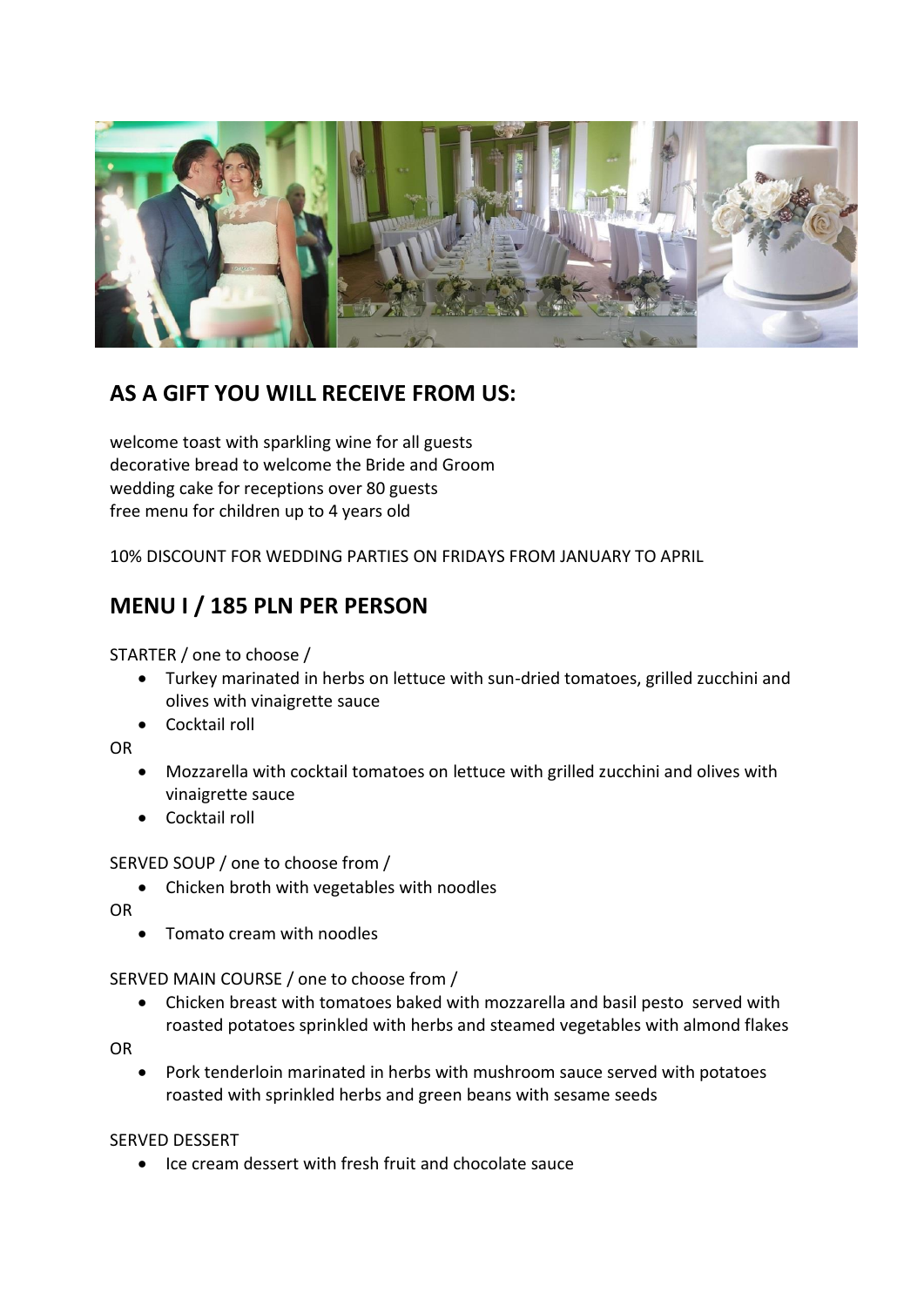### SAVORY SNACKS / 3.5 portions per person

- Roasted pork tenderloin wrapped in crispy bacon
- Poultry timbale with green peas on lemon slices
- Pork loin in malaga with plum and apricot
- Kashubian herring with onion, pickled cucumber and apple
- A review of stuffed eggs on a bouquet of lettuces with edible flowers
- Bread selection

## SALADS / 100 g per person

- Greek salad with feta, tomatoes, olives and lettuce with vinaigrette sauce
- Broccoli salad with egg, yoghurt sauce and almond flakes

## DESSERTS / 2 portions per person

- Cheesecake with foam and chocolate
- Gooseberry on a sponge cake with whipped carem, meringu and almond flakes
- Cupcakes with whipped cream and fruit

## SEASONAL AND EXOTIC FRUIT / 100 g per person

## HOT SNACK / one to choose from /

- Traditional polish stew with meat, colorful peppers and aromatic herbs
- OR
	- Żurek Polish sour rye soup with white sausage



## **MENU II / 215 PLN PER PERSON**

STARTER / one to choose /

- Trout fillet with vegetables brushed with wine jelly decorated with fresh dill and lemon
- **Cocktail roll**

OR

- Flakes of beef tenderloin on a bouquet of lettuces with grilled zucchini, sun-dried tomatoes and olives with citrus dressing
- Cocktail roll

SOUP / one to choose from /

• Tomato cream with basil pesto and noodles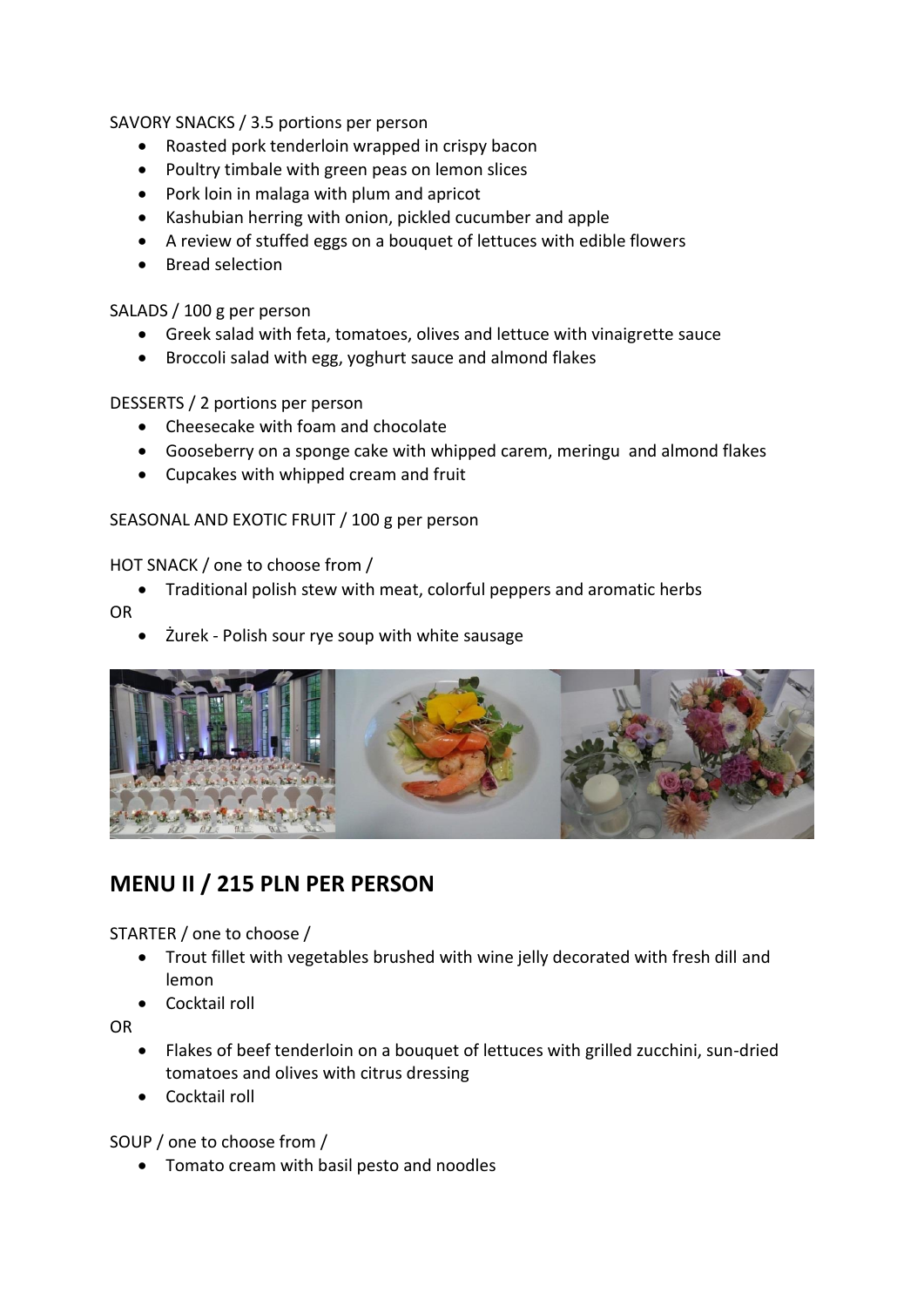- OR
	- Cream of roasted white vegetables with almond flakes

## MAIN COURSE SERVED ON PLATES / 2 portions per person

- Chicken breast wrapped in ripening ham and grilled zucchini in basil sauce
- Pork ham medallions with aromatic mushroom sauce
- Cod fillet served with creamy dill sauce

## EXTRAS / 150 g per person

- Roasted potatoes sprinkled with herbs
- Rice with green peas
- Silesian dumplings with onion
- Blanched vegetables with almond flakes

## SALADS / 100 g per person

- Salad bouquet with carrot tagliatelle and fresh cucumber with vinaigrette sauce
- Cabbage salad with fresh dill and lemon dressing
- Cucumber salad with fresh dill

### **DESSERT**

• Ice cream dessert decorated with fruit, fresh mint and chocolate sauce

## SAVORY SNACKS / 3.5 servings per person

- Platter of roasted meats and homemade cold cuts with vegetable fondue and dips
- Salmon carpaccio with dill crème fraiche and olives
- Smoked goose with apricot chutney on a baguette
- Poultry timbale with vegetables and green peas on lemon slices
- Pork loin in malaga with apricot and plum
- A review of stuffed eggs on a bouquet of lettuces with edible flowers
- Surimi mousse with fresh dill on a baguette
- Platter of blue and ripened cheeses with grapes and nuts
- Bread selection

## SALADS / 100 g per person

- Capreze with tomatoes, mozzarella and basil dressing
- Grilled turkey with herb croutons on iceberg lettuce with green cucumber, pepper and tomatoes
- Herring under a quilt of vegetables and eggs with a fluffy yogurt sauce

## CAKES AND DESSERTS / 2.5 servings per person

- Sponge cake with mascarpone cream and strawberries / forest fruit brushed with ielly
- Gooseberry on a sponge cake with whipped cream, meringue and roasted almond flakes
- Cheesecake baked with foam and chocolate
- Chocolate mousse with cherries
- Cocktail cupcakes with whipped cream and fruit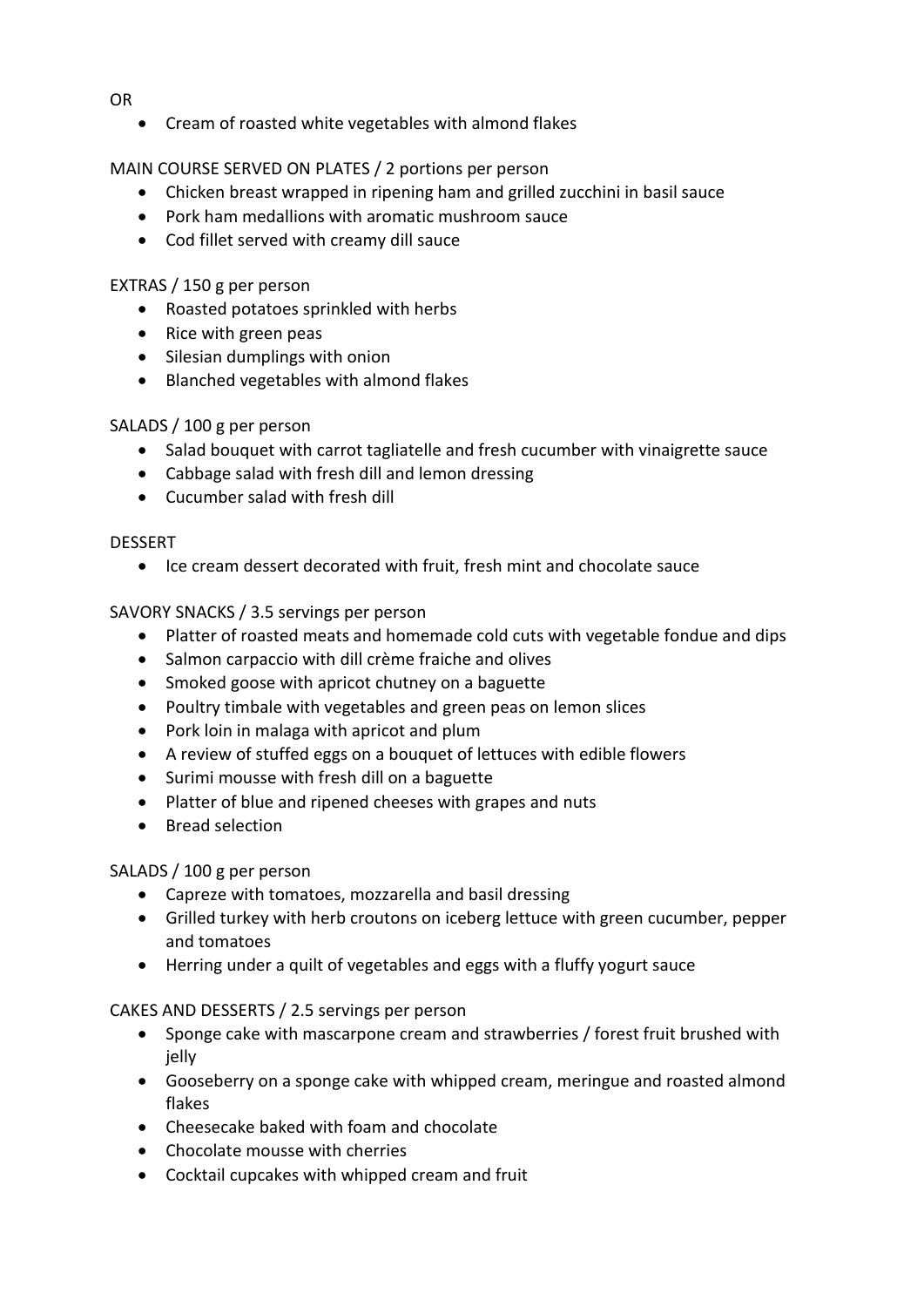FRUIT / 100 g per person

• Plates of seasonal and exotic fruit

### HOT DINNER

 Roasted pork ham served on boletus sauce with Silesian dumplings and fried sauerkraut

### HOT NIGHT SNACK / one to choose from /

Borsch with a pastry with cabbage and wild mushrooms

OR

Żurek - Polish sour rye soup with white sausage



## **III MENU / 245 PLN PER PERSON**

STARTER / one to choose /

- Beef tenderloin carpaccio served with parmesan flakes, arugula and truffle oil accompanied by salmon with crayfish neck with dill sauce
- Cocktail roll

OR

- King prawns served on aromatic salsa accompanied by carpaccio of salmon marinated in dill and sea salt with capers
- Cocktail roll

#### SOUP / one to choose from /

Cream of asparagus with pieces of vegetables and herb croutons

OR

Cream of porcini mushrooms with parsley served with noodles

MAIN COURSE / one to choose from /

- Duck breast on red cabbage with raisins accompanied by apple with blueberries and parissien potatoes sprinkled with herbs
- Salad bouquet with cocktail tomatoes, parmesan flakes and vinaigrette

OR

- Turkey roulade stuffed with blanched leeks served on a cream sauce with parissien potatoes sprinkled with herbs and blanched vegetables with asparagus and almond flakes
- Salad bouquet with cocktail tomatoes, parmesan flakes and vinaigrette

OR

 Zander fillet on crayfish sauce served with parissien potatoes sprinkled with herbs and blanched vegetables with asparagus and almond flakes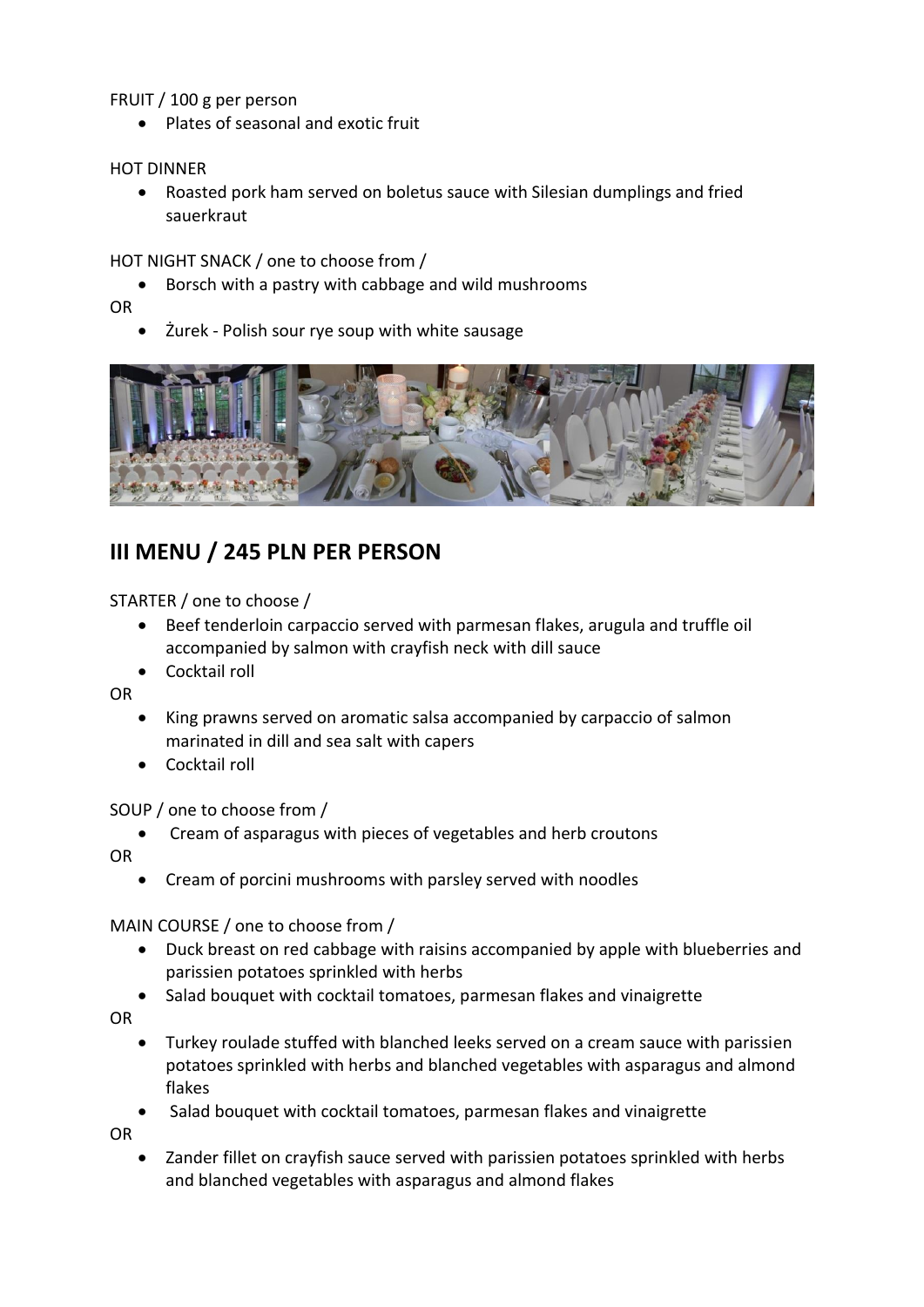Salad bouquet with cocktail tomatoes, parmesan flakes and vinaigrette

## SERVED DESSERT / one to choose from /

• Praline cake with belgian chocolate mousse

## OR

Mango cake with raspberry mousse and white chocolate

### SAVORY SNACKS / 4.5 portions per person

- Beef tartare with pickled cucumber, onion and marinated mushrooms
- Platter of smoked fish with lemon wedges and dill sauce
- Pork tenderloin with bacon chips on red onion chutney
- Italian antipasti meats with dried tomatoes and olives marinated in herbs and grissini sticks
- Slices of marinated turkey with mango salsa and a hint of chilli
- Poultry timbale with vegetables and green peas on lemon slices
- Smoked goose with apricot chutney on a baguette
- Polish pate with of goose livers on slices of grilled apple
- A review of blue and ripened cheeses with grapes and nuts
- Bread selection

## HOT TAPAS / 2 portions per person

- Dried plum wrapped in crispy bacon with spicy chilli sauce
- Crostini with mozzarella, tomato and basil pesto
- Turkey with sun-dried tomatoes and grilled Lucchini

## SALADS / 150 g per person

- Bouquet of lettuces with blue cheese and currants with herb dressing
- Insalata caprese: tomatoes, mozzarella and fresh basil with olive oil
- Crab salad with fresh dill, rice noodles, cucumber and yoghurt sauce

## CAKES AND DESSERTS / 3 portions per person

- Meringue with mascarpone cream, figs and walnuts
- Sponge cake with mascarpone cream and strawberries / forest fruit brushed with jelly
- Gooseberry on a sponge cake with whipped cream, meringue and roasted almond flakes
- Cheesecake with foam and chocolate
- Chocolate mousse with cherries
- Jellies with seasonal and exotic fruit and whipped cream

## FRUIT / 100 g per person

• Platters of exotic and seasonal fruit

#### HOT DINNER

Roasted turkey served with potato gratin and cumberland sauce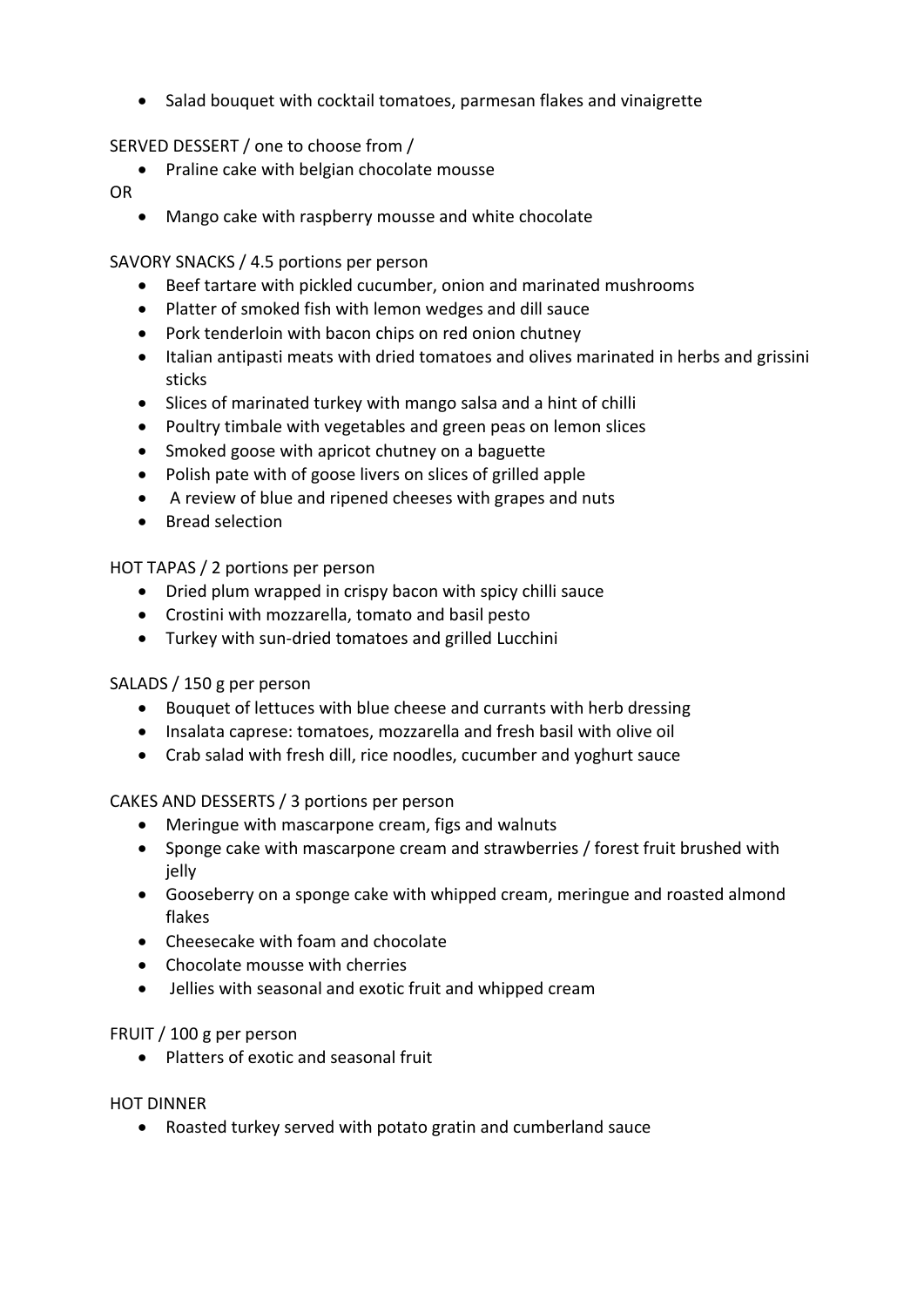#### HOT SNACK

• Strogonov with beef and mushrooms



## **CHILDREN'S MENU UP TO 12 YEARS OLD / 85 PLN PER PERSON**

#### STARTER

Smily face made of exotic and seasonal fruits

#### SOUP

Chicken soup with vegetables and noodles

#### MAIN COURSE

 Crispy chicken breast with french fries and ketchup served with carrot and apple salad

#### DESSERT

• Ice cream dessert with seasonal fruit and chocolate sauce

#### HOT DINNER

Hot baguette with mushroom stuffing and cheese

# **HOT BEVERAGES / UNLIMITED / INCLUDED IN THE PRICE OF THE MENU**

- Freshly brewed coffee
- Leaf teas / black, fruit, green /
- White and brown sugar
- Milk in jugs

## **NON-ALCOHOLIC COLD DRINKS / UNLIMITED / 25 PLN PER PERSON**

- Mineral water with citrus and mint in glass carafes
- Fruit juices 100% CAPPY / orange, apple / in glass carafes
- Carbonated drinks / Coca Cola, Sprite, Tonic / in 0.85 l bottles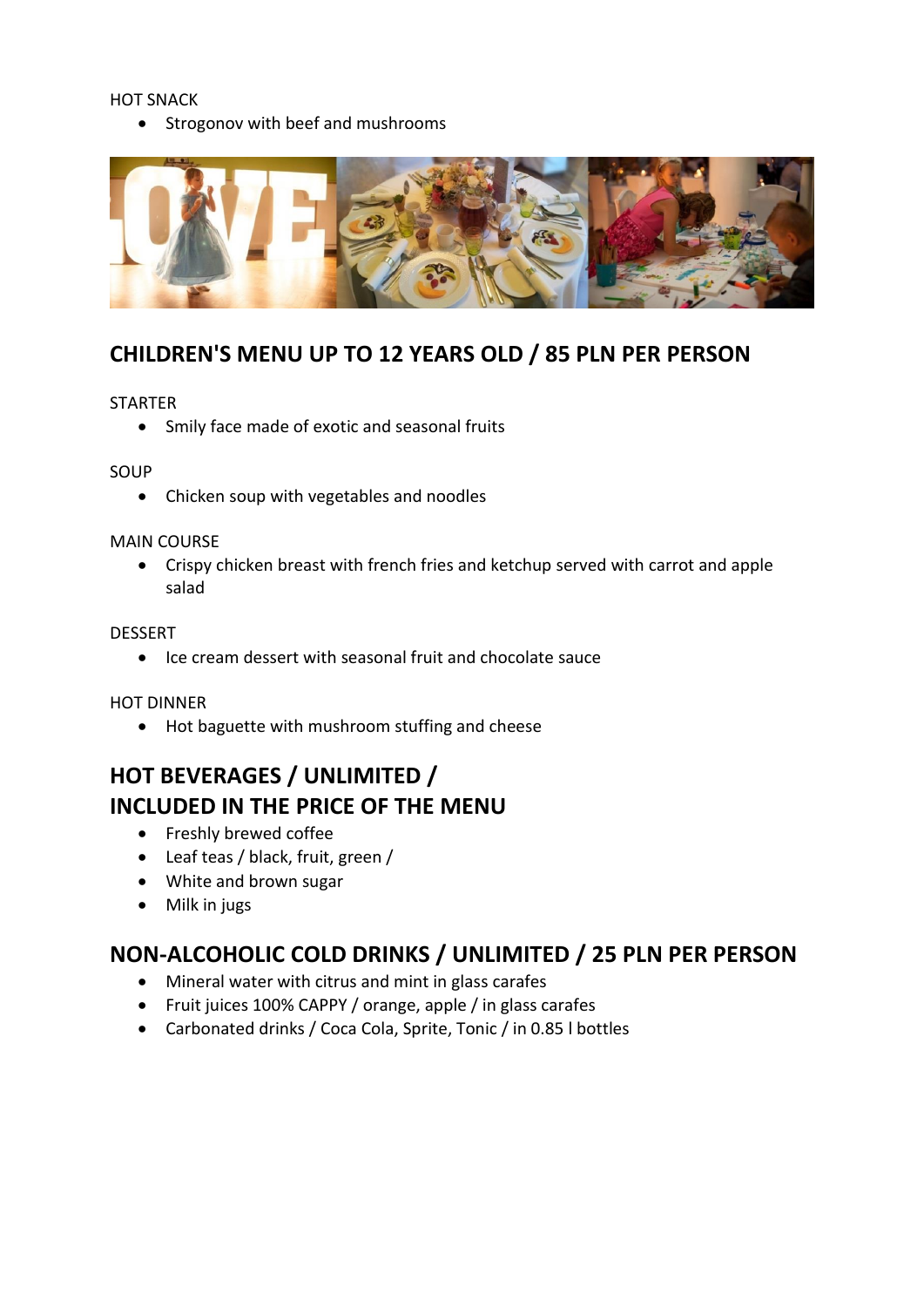

## **ALCOHOL**

OPTION I / OPEN BAR / 45 PLN PER PERSON

- Canepa Sauvignon Blanc Chilean white wine
- Canepa Carmenere Chilean red wine
- Wódka Wyborowa
- Żywiec Beer

OPTION II / CUSTOMER ALCOHOL SERVICE / PLN 25 PER PERSON

- Cooling down the alcohol
- $\bullet$  Ice
- Glass in a certain range
- Waiter service

## **RENTAL OF A SEPARATE PART OF THE TERRACE INTENDED ONLY FOR WEDDING GUESTS / 1000 PLN**

- A planned zone with an arrangement of tables, chairs and sofas
- Roofing in case of inclement weather
- Waiter service
- Terrace security

## **RECEPTION ORGANIZATION / PLN 20 PER PERSON**

- Renting the RIWIERA banquet hall
- Professional waiter and cooking service
- Buffet arrangement with subtle lighting
- The choice of the type of tables by the customer / option of rectangular and round tables /
- Chair covers
- Ongoing supervision over the cleanliness and order in the wedding hall and in toilets during the reception
- Cloakroom with staff
- Security inside and outside the premises
- DISINFECTION / PLN 5 PER PERSON
- Adaptation of catering to COVID-19 sanitary procedures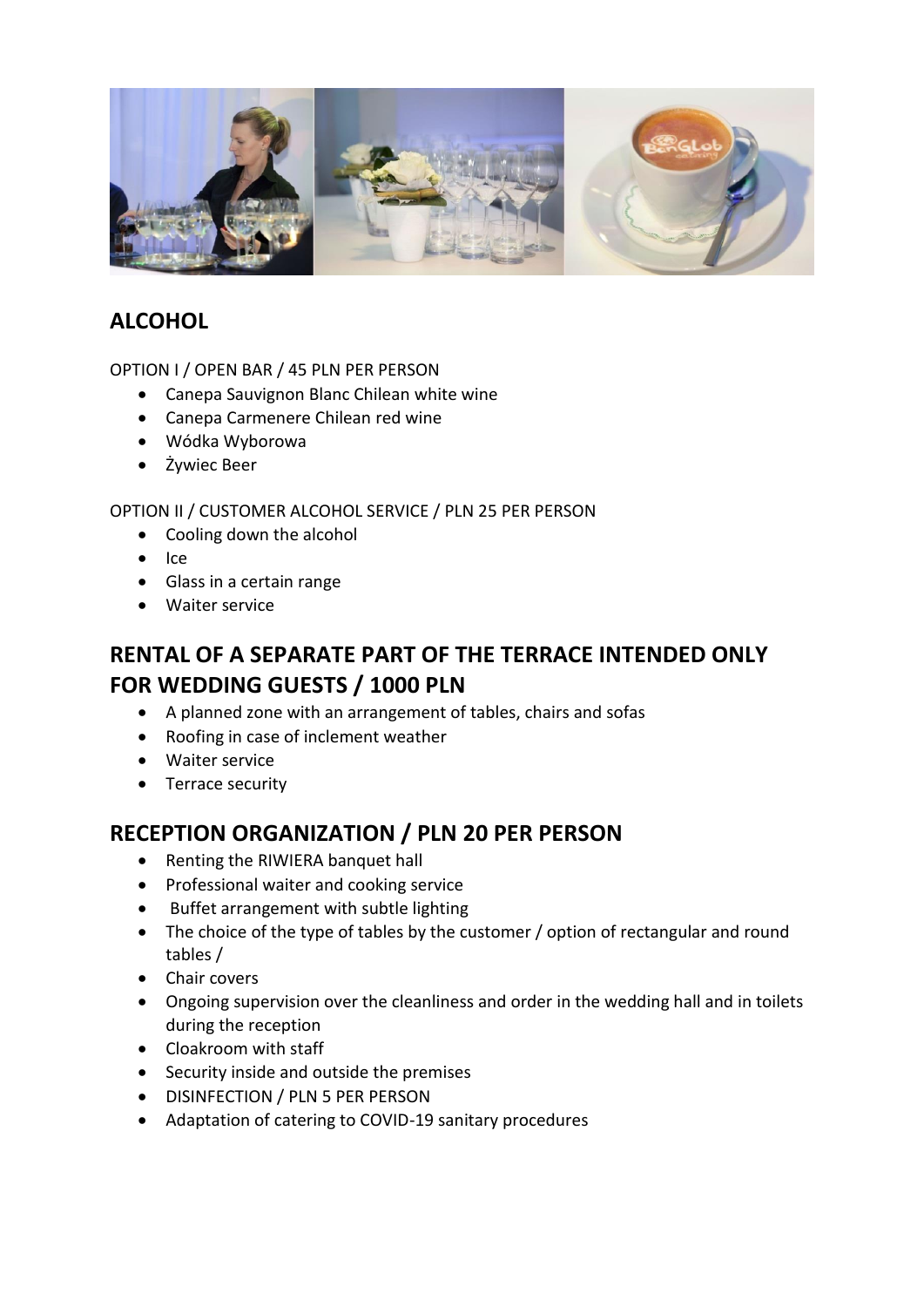

## **ADDITIONAL ATTRACTIONS**

LIVE COOKING GRILL STATION / 1.5 PERSON / 35 PLN PER PERSON MINIMUM ORDER FOR A GROUP OF 50 PEOPLE

- Pork neck marinated in herbs
- Chicken breast seasoned with paprika and garlic
- Smoked bacon with hammered pepper
- White sausages seasoned with garlic and marjoram
- Grilled vegetables zucchini, eggplant, peppers with aromatic herbs
- Cold sauces: garlic / barbecue / cocktail
- Coleslaw salad

LIVE COOKING STATION MEDITERRANEAN CUISINE / 2 SERVINGS PER PERSON / 45 PLN PER PERSON

MINIMUM ORDER FOR A GROUP OF 40 PEOPLE

- Grilled black tiger prawns with mexican salsa
- Fried calamari with chilli sauce
- Baked Camembert cheese with Parma ham
- Tagliatelle with olive oil and garlic / served also with seafood /
- Baguettes
- Flavored oils / with garlic, thyme, chilli /

## KASHUBIAN TABLE / 300 G PER PERSON / 30 PLN PER PERSON MINIMUM ORDER FOR A GROUP OF 40 PEOPLE

- Platters of home-made cold cuts and sausages with horseradish and marinades from our pantry
- Kashubian herring with raisins in tomato sauce
- Smoked goose breast with cranberry on a baguette
- Homemade lard with cracklings
- Chopped roast pork spread with chives
- Dumplings with cabbage and wild mushrooms / served warm /
- Pancakes with cherry jam / served warm /
- Rustic bread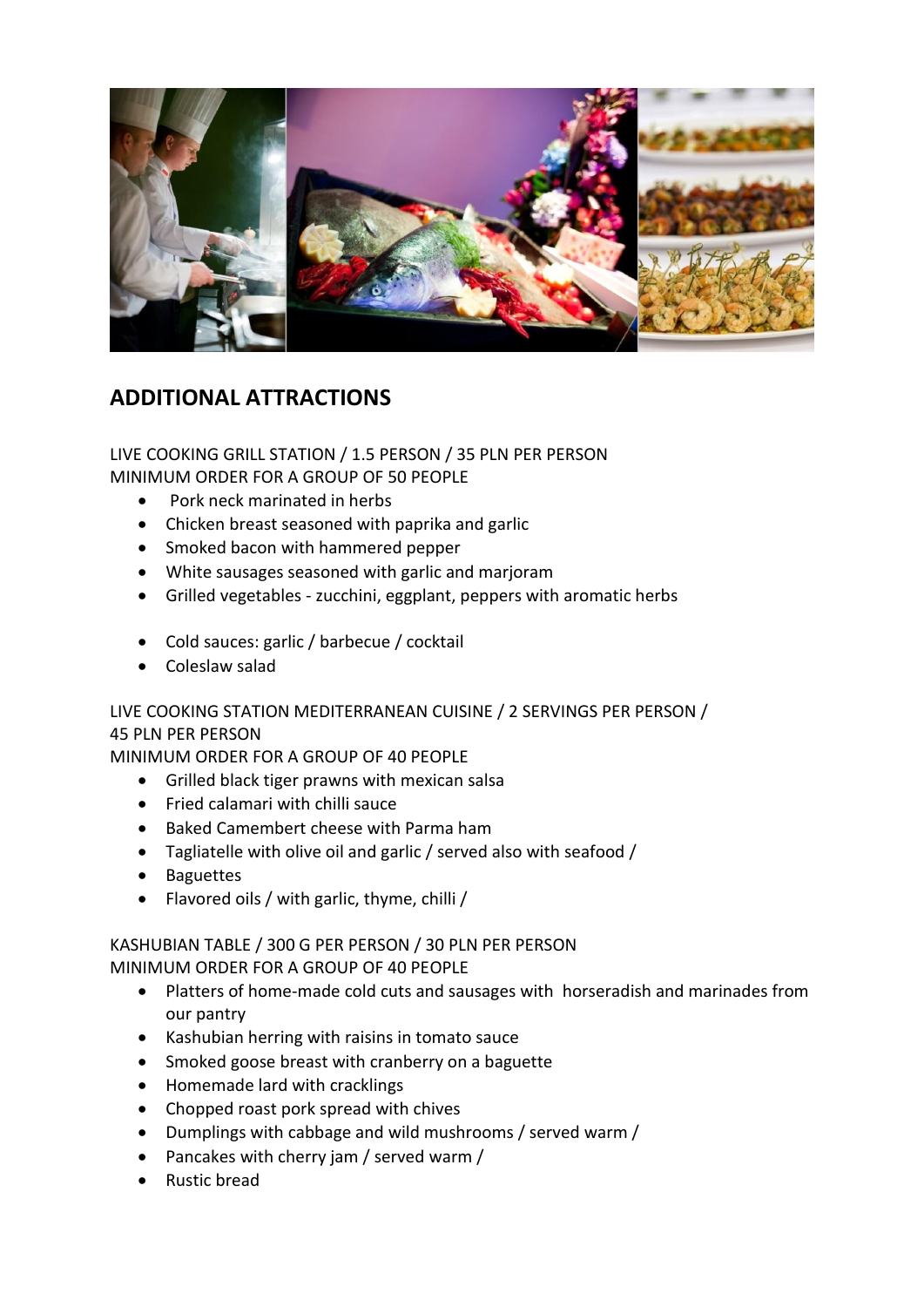### WEDDING COCKTAIL BAR / FROM PLN 20 PER PERSON

Drink card for individual arrangements

SWEET TABLE WITH ATTRACTIONS FOR CHILDREN / 300 PLN FOR A GROUP OF 5 CHILDREN \* \* PLN 40 FOR EACH ADDITIONAL CHILD

Cupcakes with sweets, coloring pages and team games.

A great way to integrate and fill your kids' time at a party.



# **WEDDING GOODIES / DURATION UP TO 4 H**

## **OPTON I / 70 PLN PER PERSON**

MAIN COURSE

- Chicken leg / boneless / marinated in aromatic spices served with herb sauce and potatoes roasted with sesame
- Salad with tomatoes and cucumbers on iceberg lettuce with vinaigrette sauce

#### COLD AND HOT DRINKS UP TO 4 H

- **•** Freshly brewed coffee
- Leaf teas / black, fruit, green /
- White and brown sugar
- Milk in jugs
- Mineral water with citrus and mint in glass carafes
- Fruit juices 100% CAPPY / orange, apple / in glass carafes

#### ORGANIZATION OF POPULATION

- Renting the RIWIERA banquet hall
- Professional waiter and cooking service
- Aesthetic arrangement of buffets and tables for guests
- Serving up the dishes and cakes left over from the wedding party
- Ongoing supervision of the cleanliness and order in the room and in toilets during the reception
- Cloakroom with staff
- Party security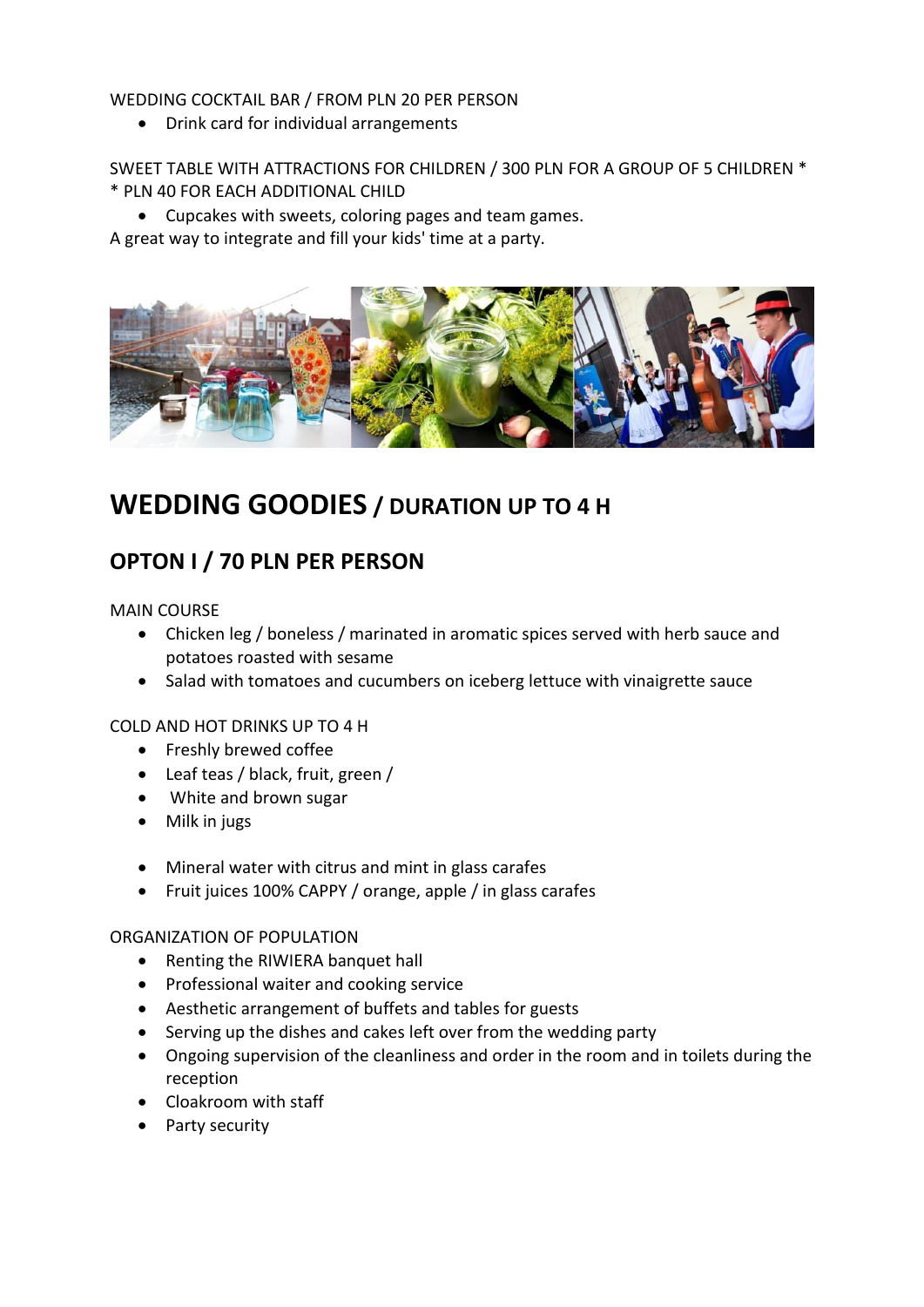# **OPTION II / 76 PLN PER PERSON**

## SOUP

Żurek - Polish sour rye soup with white sausage served with rustic bread

#### MAIN COURSE

- Pork neck steak marinated in herbs served with cocktail sauce and potatoes roasted with sesame
- Coleslaw salad

### COLD AND HOT DRINKS UP TO 4 H

- Freshly brewed coffee
- Leaf teas / black, fruit, green /
- White and brown sugar
- Milk in jugs
- Mineral water with citrus and mint in glass carafes
- Fruit juices 100% CAPPY / orange, apple / in glass cara fes

#### ORGANIZATION OF THE PARTY

- Renting the RIWIERA banquet hall
- Professional waiter and cooking service
- Aesthetic arrangement of buffets and tables for guests
- Serving up the dishes and cakes left over from the wedding party
- Ongoing supervision of the cleanliness and order in the room and in toilets during the reception
- Cloakroom with staff
- Party security

#### ALCOHOL / SETTLEMENT ACCORDING TO CONSUMPTION

- Canepa Sauvignon Blanc Chilean white wine / 50 pln for an open bottle
- Canepa Carmenere red Chilean wine / 50 pln for an open bottle
- Wódka Wyborowa 0.5 l / 50 pln for an open bottle
- Żywiec beer / 30 liters / 500 PLN

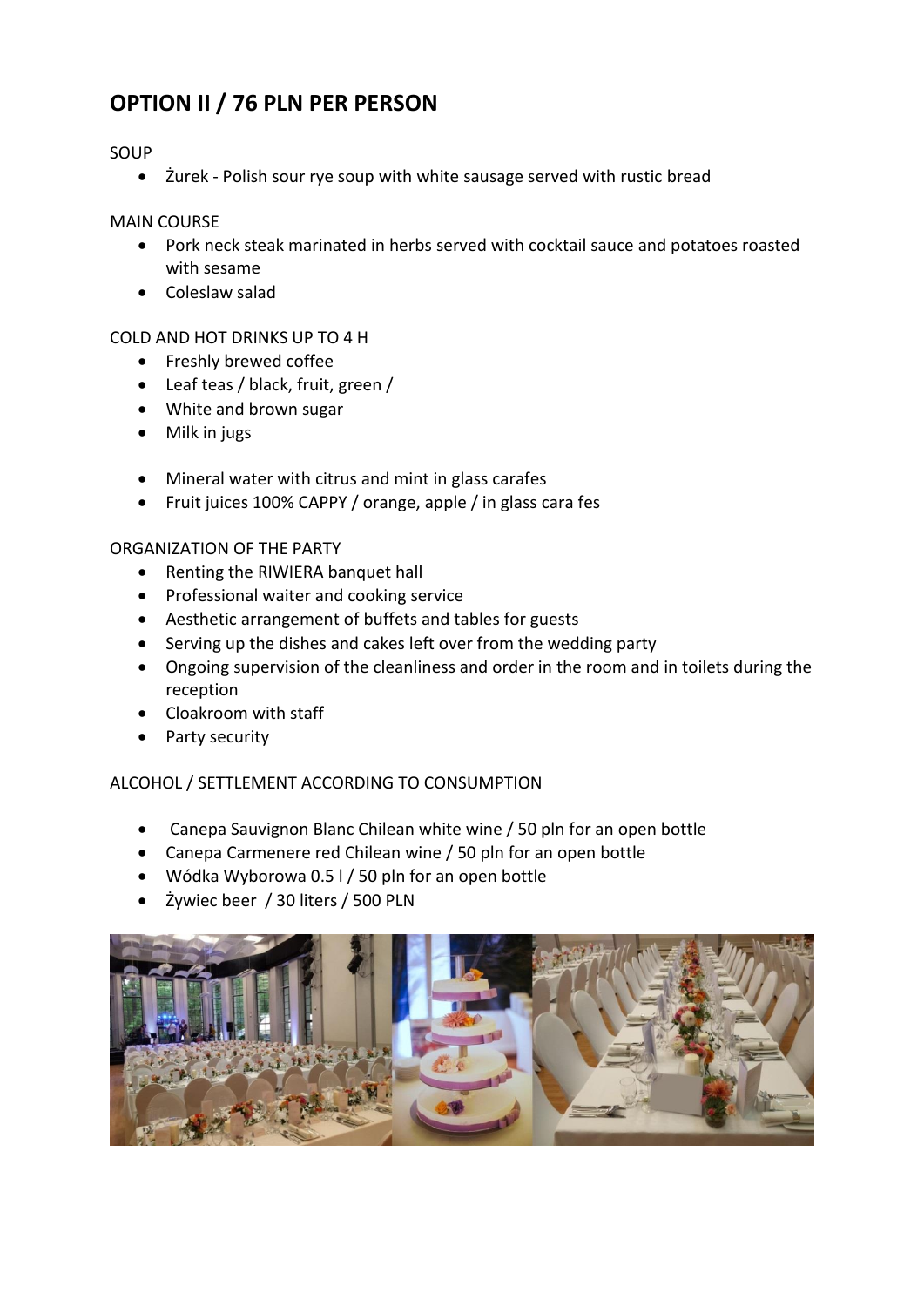# **CELEBRATION WEDDING DINNER / 175 PLN PER PERSON DURATION UP TO 4 H**

## **MENU**

STARTER / one to choose /

- Salmon fillet with a crayfish neck brushed with wine jelly with lemon and dill sauce
- **•** Cocktail roll

OR

- Flakes of beef tenderloin on a bouquet of lettuces with grilled zucchini, sun-dried tomatoes and olives with citrus dressing
- Cocktail roll

OR

- Salmon marinated in dill on a salad bouquet with cucumber tagliatelle and olives with citrus dressing
- Cocktail roll

## SOUP / one to choose from /

Chicken broth with vegetables and noodles

OR

Tomato cream with noodles and basil pesto

OR

Cream of roasted white vegetables with almond flakes

## MAIN COURSE / one to choose from /

- Pork tenderloin medallions wrapped in bacon on cherry barbecue sauce served with roasted parissien potatoes sprinkled with herbs and green beans with sesame seeds
- Salad bouquet with cocktail tomatoes, parmesan flakes and vinaigrette

OR

- Turkey roulade stuffed with blanched leeks on a cream sauce served with roasted parissien potatoes sprinkled with herbs and steamed vegetables with almond flakes
- Salad bouquet with cocktail tomatoes, parmesan flakes and vinaigrette

OR

- Zander fillet on creamy crayfish sauce served with roasted parissien potatoes sprinkled with herbs and steamed vegetables with almond flak es
- Salad bouquet with cocktail tomatoes, parmesan flakes and vinaigrette

## DESSERT

Wedding cake finished with whipped cream and decoration

CAKES AND FRUIT / placed on the tables after the dinner service / 2 portions of cake + 100 g of fruit per person

- Gooseberry on a sponge cake with whipped carem, meringue and almond flakes
- Cheesecake with foam and chocolate
- Plates of seasonal and exotic fruit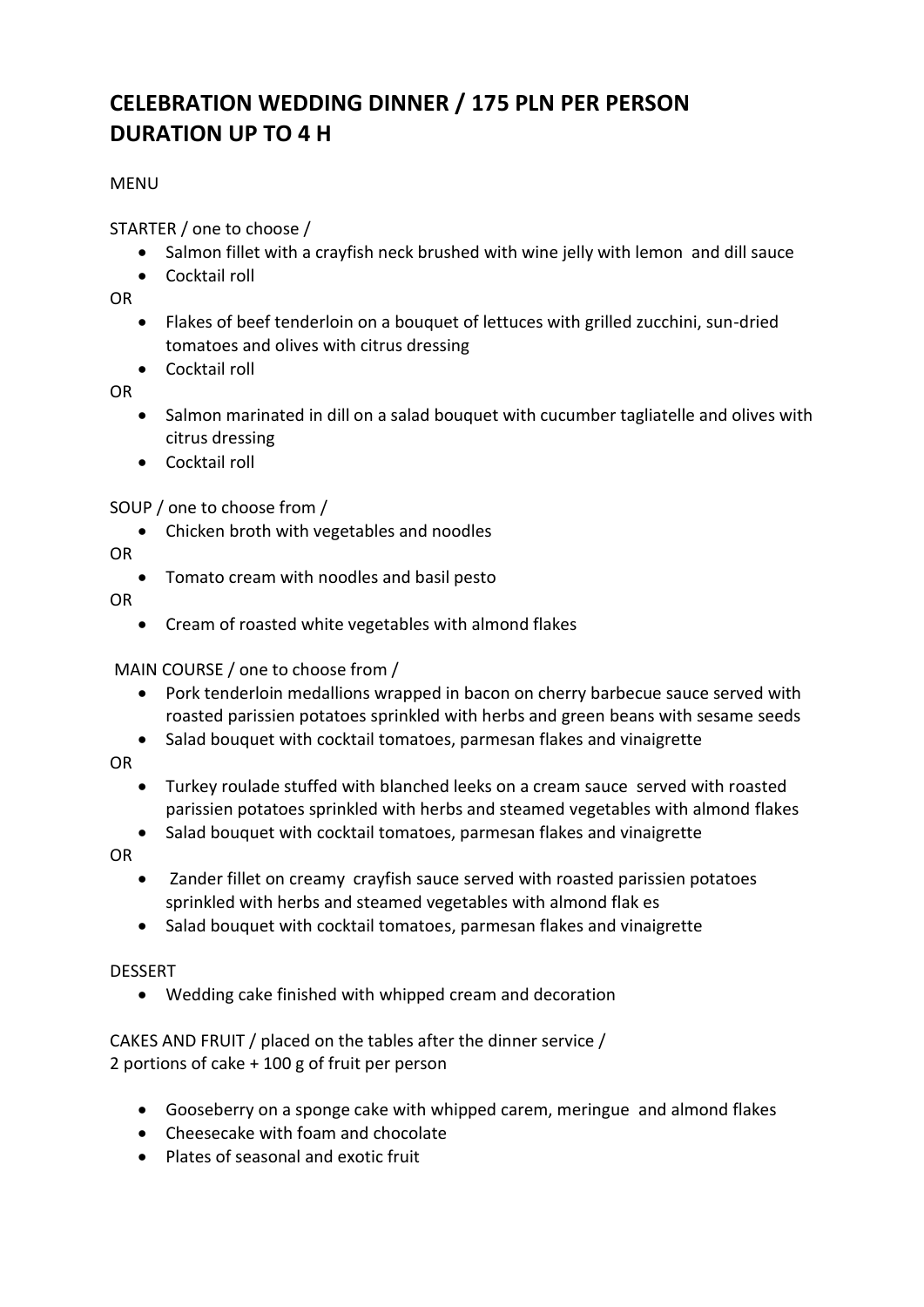COLD AND HOT DRINKS UP TO 4 H

- Freshly brewed coffee
- Leaf teas / black, fruit, green /
- White and brown su gar
- Milk in jugs
- Mineral water with citrus and mint in glass carafes
- Fruit juices 100% CAPPY / orange, apple / in glass carafes

## ALCOHOL

OPTION I / OPEN BAR UP TO 4 H / 35 PLN PER PERSON

- Canepa Sauvignon Blanc Chilean white wine
- Canepa Carmenere Chilean red wine
- Wódka Wyborowa
- Żywiec beer

OPTION II / SETTLEMENT ACCORDING TO CONSUMPTION

- Canepa Sauvignon Blanc Chilean white wine / 50 pln for an open bottle
- Canepa Carmenere red Chilean wine / 50 pln for an open bottle
- Wódka Wyborowa 0.5 l / 50 pln for an open bottle
- Beer Żywiec 0.5 l / 9 PLN per open bottle

## OPTION III / CUSTOMER ALCOHOL SERVICE / PLN 25 PER PERSON

- Cooling down the alcohol
- $\bullet$  Ice
- Glass in a certain range
- Waiter service

## ORGANIZATION OF THE PARTY

- Renting the RIWIERA banquet hall
- Professional waiter and cooking service
- Aesthetic arrangement of buffets and tables for guests
- Chair covers
- Ongoing supervision of the cleanliness and order in the room and in toilets during the reception
- Cloakroom with staff
- Party security

## **WE RECOMMEND**

Graphics / photography and video / wedding decor

ALEKSANDRA BOROWIAK / tel. 502 292 901

Music

DJ JACEK WICEK / tel. 502 912 218